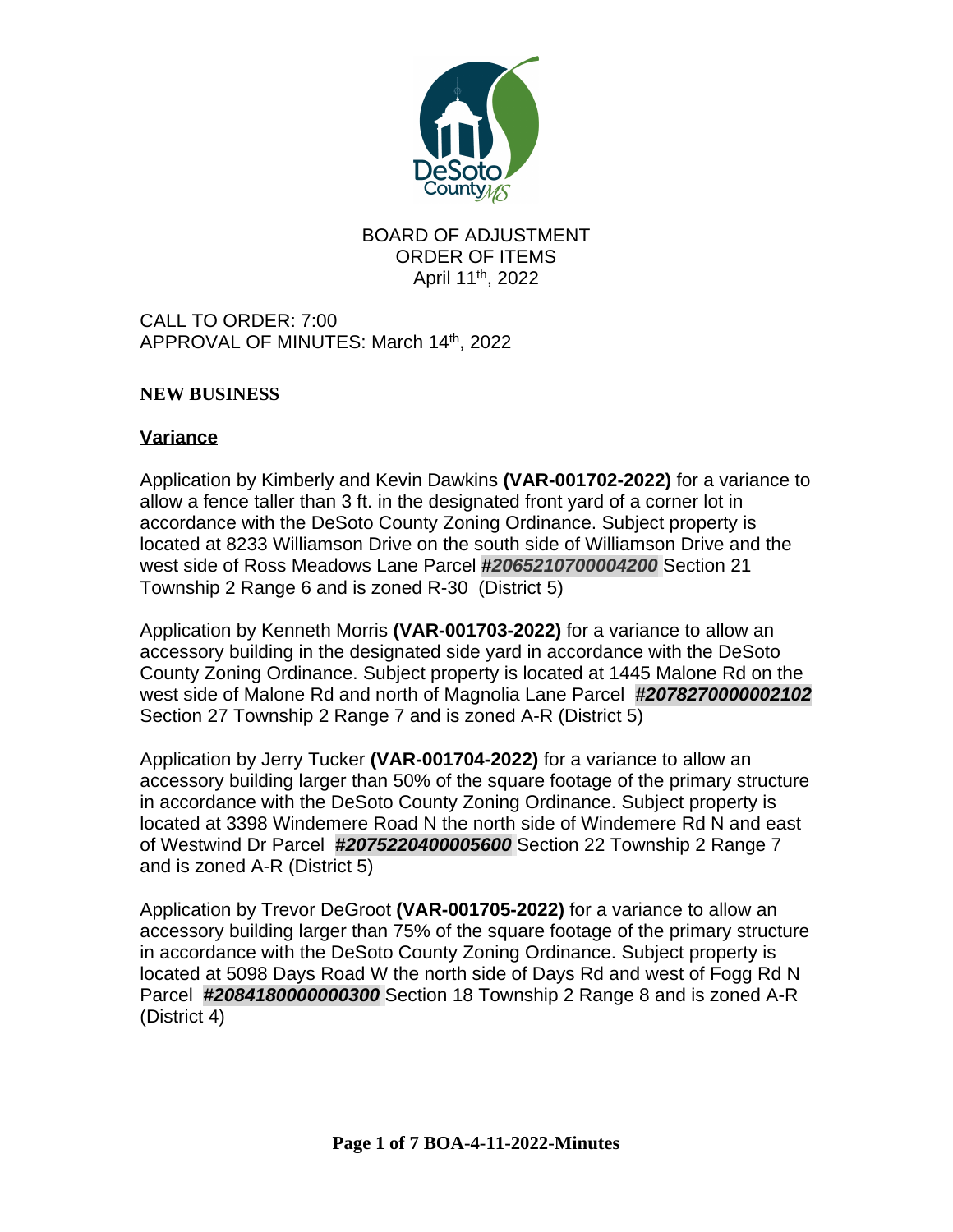# **Conditional Use**

Application by Michael Pennington **(CU001607-2022)** for a conditional use to allow a sawmill in accordance with the DeSoto County Zoning Ordinance. Subject property is located at 1821 Craft Road on west side of Craft Road and south of Bethel Road Parcel **#***2069300000000402* Section 30 Township 2 Range 6 and is zoned A-R (District 5)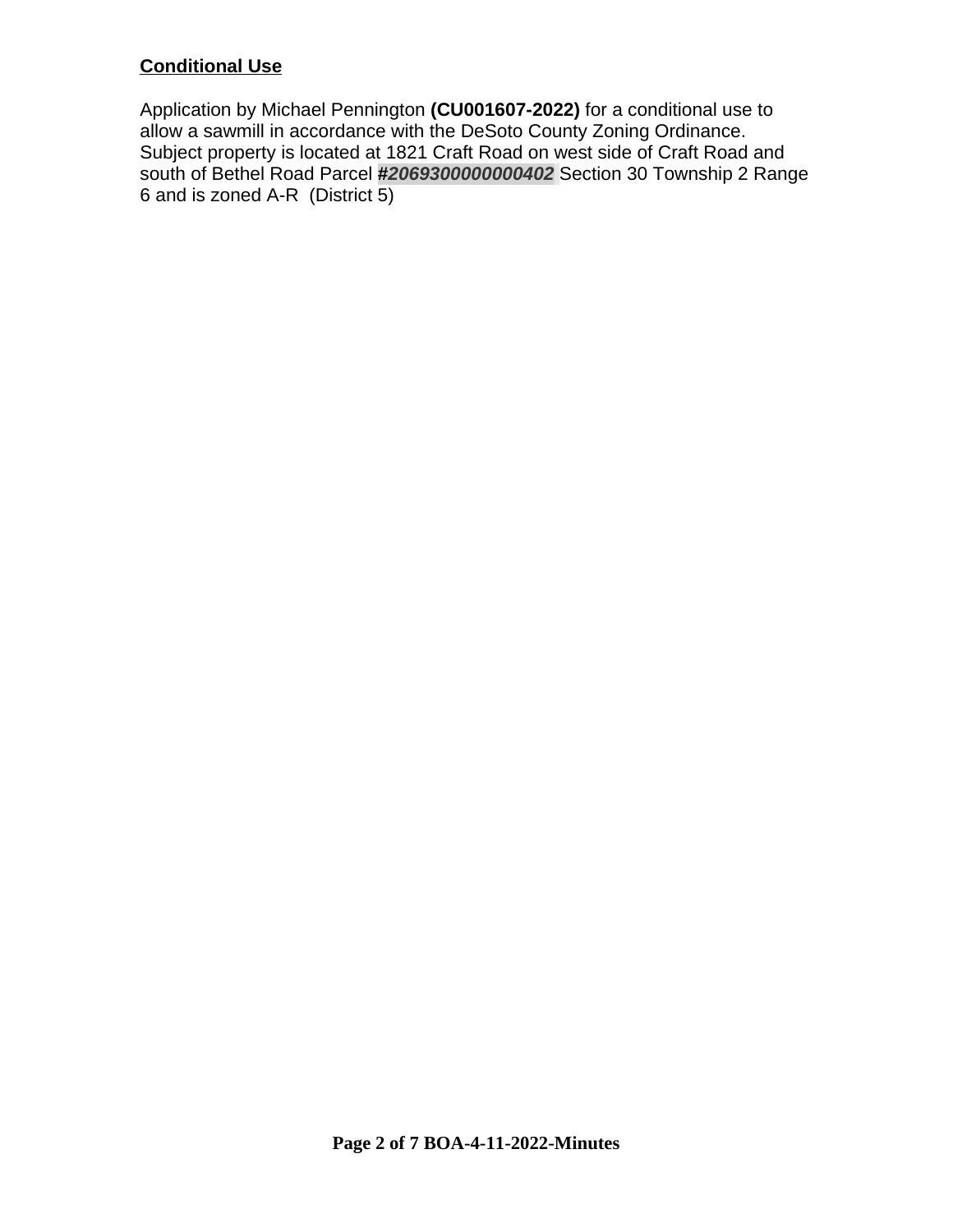The Desoto County Board of Adjustment met at 7:00 p.m. on Monday, April 11, 2022, in the Board Room of the County Administration Building in Hernando, Mississippi. The following Board members were present: Phillip Steward, Tom Williams and Mike Duncan. Staff members present included Bennie Hopkins, Austin Cardosi, Ashley Hendricks and Celeste Sanders. Board of Adjustment attorney Mr. Sam Barber was also present.

Board of Adjustment Chairman Mr. Williams called the meeting to order and asked whether any member of the Board recommended changes to the Minutes dated March 14, 2022. Mr. Duncan made a Motion to approve the minutes as corrected. Mr. Steward seconded the Motion. The Motion was passed with a unanimous vote.

Ms. Ashley Hendricks explained the meeting process, the provisions for Board approval of a Conditional Use and a Variance under the DeSoto County Zoning Ordinance, and the appeal process. She stated the deadline to file an appeal on items heard at this meeting is April 21, 2022, at 5:00 p.m. She then stated any appeals filed will be heard by the Board of Supervisors on May 16, 2022.

#### **NEW BUSINESS**

#### **Variance**

**Application by Kimberly and Kevin Dawkins (VAR-001702-2022) for a variance to allow a fence taller than 3 ft. in the designated front yard of a corner lot in accordance with the DeSoto County Zoning Ordinance. Subject property is located at 8233 Williamson Drive on the south side of Williamson Drive and the west side of Ross Meadows Lane Parcel #***2065210700004200* **Section 21 Township 2 Range 6 and is zoned R-30 (District 5)**

Mr. Hopkins presented the application by Kimberly and Kevin Dawkins to allow a fence taller than 3 ft. in the designated front yard of a corner lot. Mrs. Kimberly Dawkins was present to represent the application.

Mrs. Kimberly Dawkins stated the following: -want to take advantage of the space in the yard -would like to put a pool in at some point in the future and need to utilize all the space they have

Mr. Williams asked if this would be a picket style fence to which Mrs. Dawkins responded yes.

Mr. Steward asked if there would be any sight issues to which Mr. Cardosi replied no.

Mr. Duncan made a Motion and Mr. Steward seconded the Motion to approve the application by Kimberly and Kevin Dawkins to allow a fence taller than 3 ft. in the designated front yard of a corner lot. The Motion passed with a unanimous vote.

#### **Page 3 of 7 BOA-4-11-2022-Minutes**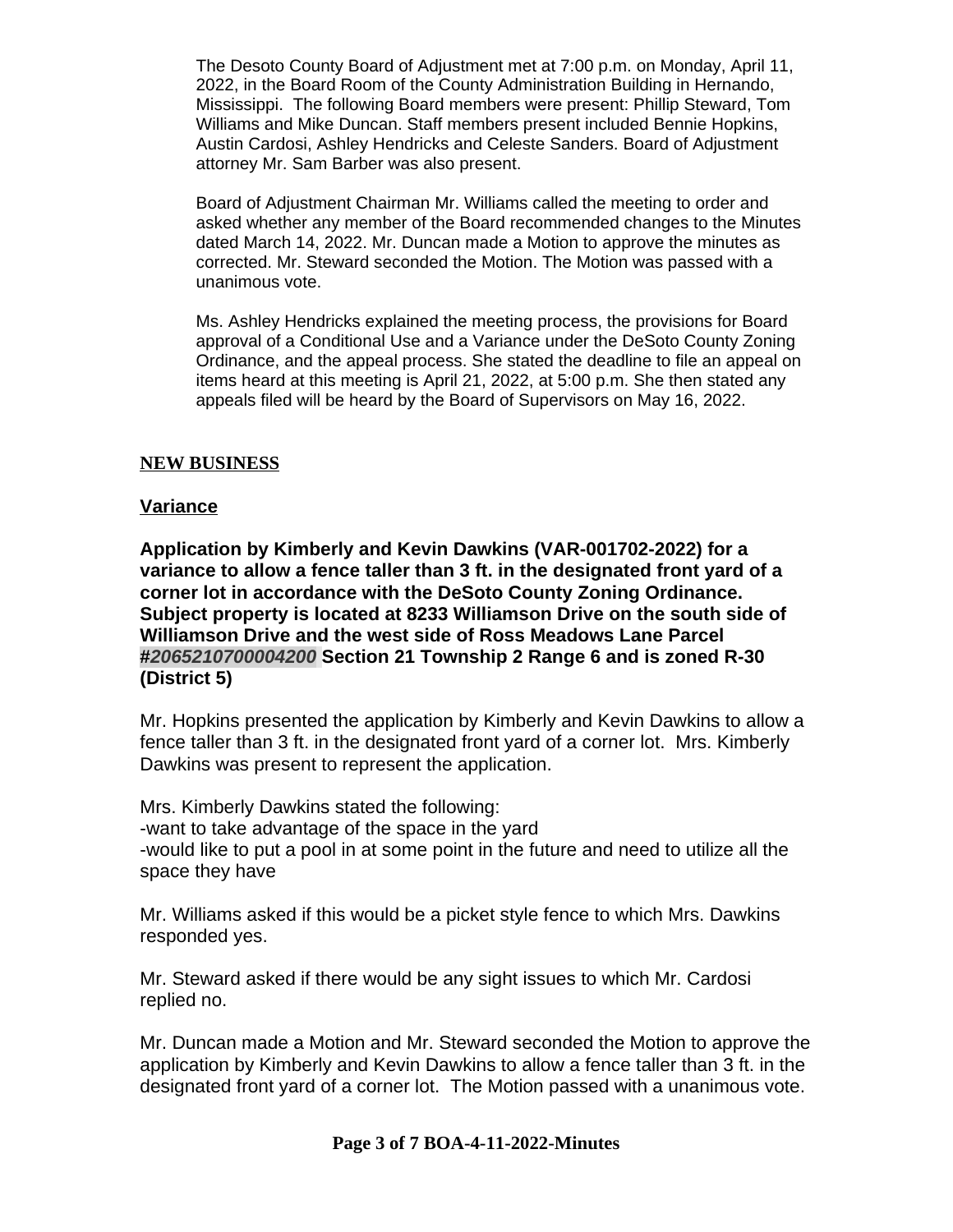**Application by Kenneth Morris (VAR-001703-2022) for a variance to allow an accessory building in the designated side yard in accordance with the DeSoto County Zoning Ordinance. Subject property is located at 1445 Malone Rd on the west side of Malone Rd and north of Magnolia Lane Parcel** *#2078270000002102* **Section 27 Township 2 Range 7 and is zoned A-R (District 5)**

Mr. Hopkins presented the application Kenneth Morris for a variance to allow an accessory building in the designated side yard. Mr. Kenneth Morris was present to represent the application.

Mr. Morris stated the following: -showed the proposed the detached garage location -there is a significant 5 to 7 foot drop off on property -would like to put in a pool in the future so did not want to put this building behind the house, want to put it to the side and place pool equipment behind it

Mr. Williams asked if this would be a 2 car garage. Mr. Morris said it would be a 3 car garage. Mr. Williams then asked what materials would be used. Mr. Morris said that it would match the existing house.

Mr. Duncan asked what size the building would be to which Mr. Morris stated it would be a 25' x 37' building. Mr. Duncan asked if there would be utilities in the building. Mr. Morris said that there would only be electricity, basically it is just going to be a detached garage.

Mr. Williams asked if anyone had called in regards to this application. Mr. Cardosi replied no. Mr. Williams asked if there was anyone here to speak for or against this application and there was no one. Me. Williams then asked if there was enough setback for the proposed building to which Mr. Cardosi responded that there was enough.

Mr. Steward made a Motion and Mr. Duncan seconded the Motion to approve the application by Kenneth Morris for a variance to allow an accessory building in the designated side yard. The Motion passed with a unanimous vote.

**Application by Jerry Tucker (VAR-001704-2022) for a variance to allow an accessory building larger than 50% of the square footage of the primary structure in accordance with the DeSoto County Zoning Ordinance. Subject property is located at 3398 Windemere Road N the north side of Windemere Rd N and east of Westwind Dr Parcel** *#2075220400005600* **Section 22 Township 2 Range 7 and is zoned A-R (District 5)**

Mr. Hopkins presented the application by Jerry Tucker for a variance to allow an accessory building larger than 50% of the square footage of the primary structure. Mr. Jerry Tucker was present to represent the application.

Mr. Tucker stated the following: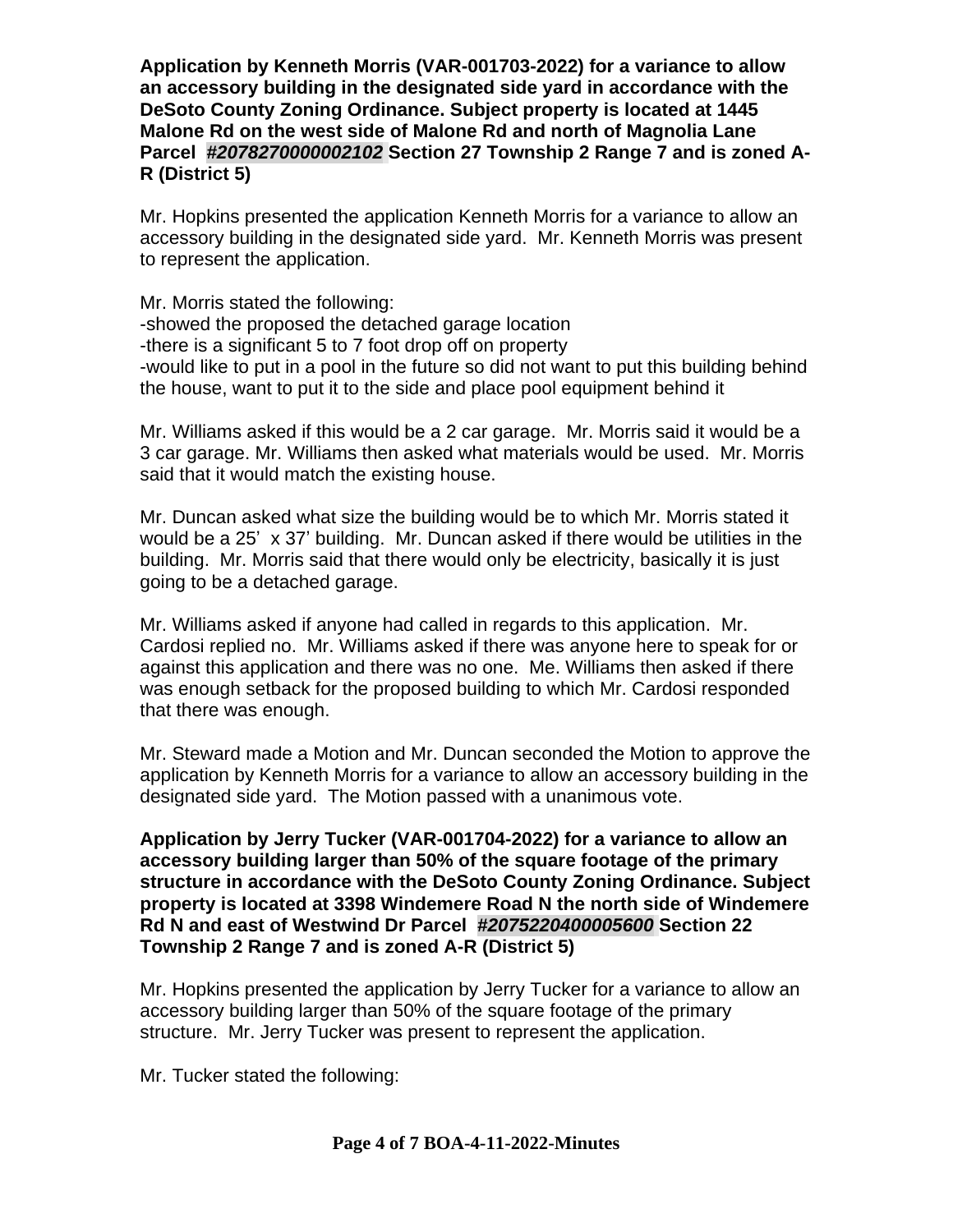-wants to add a shop behind his open air pavilion to store items such as lawn mower and tractor

-planning on using lap siding to match house

-basically will be a pole barn with walls

-have more houses popping up behind his house and just wants enclosed storage to keep everything safe

-was told that the road next to his house would not be connected to new neighborhood, but there is a park behind his house and does not want anyone to have access to his equipment and potentially hurt themselves

Mr. Duncan asked if he was just adding onto his existing building to which Mr. Tucker replied yes, just adding 2 walls and a door.

Mr. Williams asked if there had been any calls in regards to this application to which Mr. Cardosi stated no.

Mr. Steward made a Motion and Mr. Duncan seconded the Motion to approve the application by Jerry Tucker for a variance to allow an accessory building larger than 50% of the square footage of the primary structure. The Motion passed with a unanimous vote.

**Application by Trevor DeGroot (VAR-001705-2022) for a variance to allow an accessory building larger than 75% of the square footage of the primary structure in accordance with the DeSoto County Zoning Ordinance. Subject property is located at 5098 Days Road W the north side of Days Rd and west of Fogg Rd N Parcel** *#2084180000000300* **Section 18 Township 2 Range 8 and is zoned A-R (District 4)**

Mr. Hopkins presented the application by Trevor DeGroot for a variance to allow an accessory building larger than 75% of the square footage of the primary structure. Mr. Trevor DeGroot was present to represent the application.

Mr. DeGroot presented the following information: -first accessory building on property -just going to use for working on old cars and woodworking, his hobbies -lives in a small house, needs a big shop to store things -just for hobbies in his off time

Mr. Williams asked if there had been any calls on this application to which Mr. Cardosi replied no.

Mr. Duncan asked what type of building this was going to be to and Mr. DeGroot stated it would be a steel structure. Mr. Duncan then asked if there would be any utilities in the building and Mr. DeGroot replied that there would be electrical.

Mr. Williams asked what color the building would be. Mr. DeGroot said he wasn't sure yet. He stated it would be corrugated metal and he was planning on trying to match his house, probably a tan color.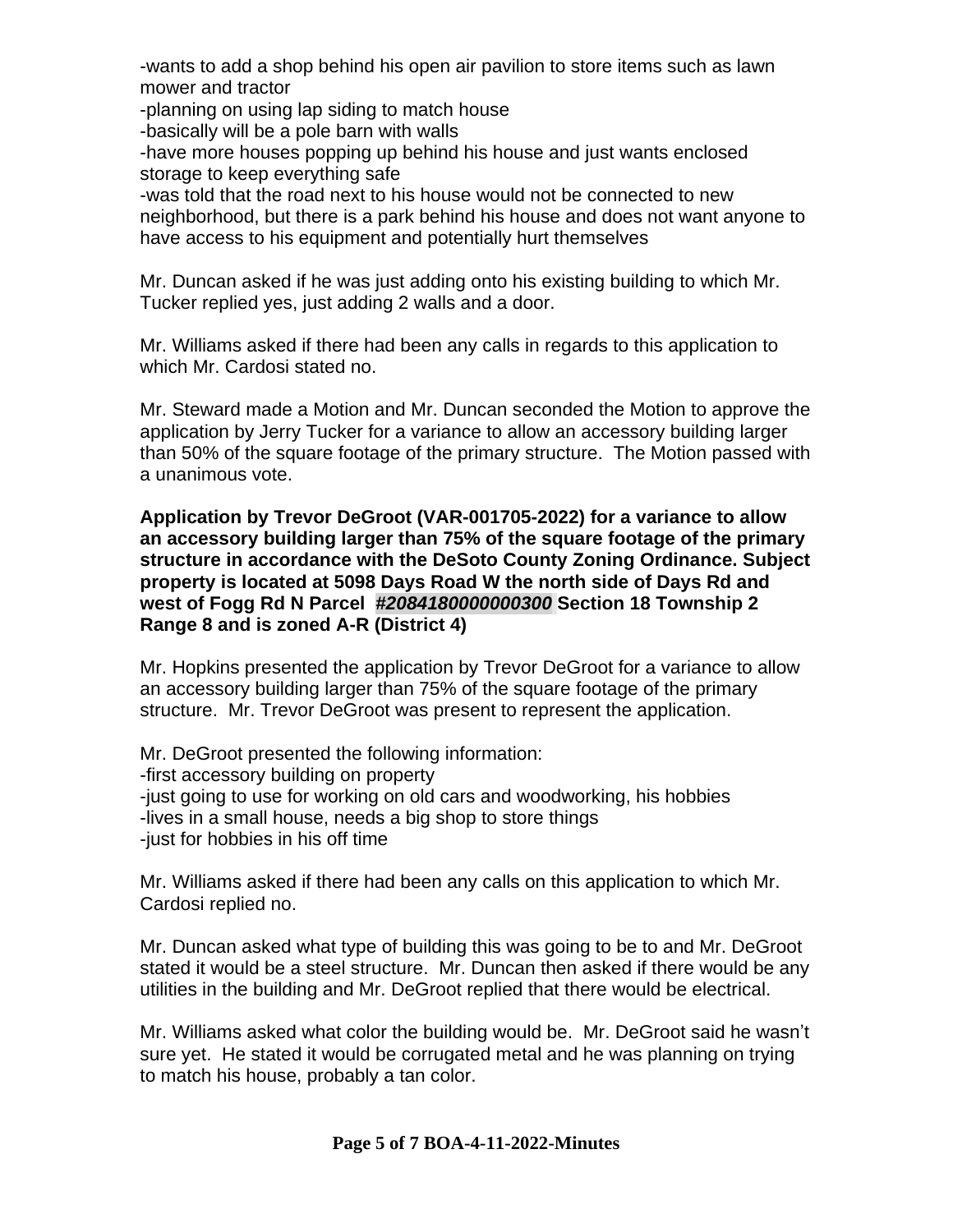Mr. Duncan asked if this would be on a slab and Mr. DeGroot said yes.

Mr. Williams asked if Mr. DeGroot knew his neighbors to the east and he said yes, it was two brothers and that he did know them.

Mr. Steward made a Motion and Mr. Duncan seconded the Motion to approve the application by Trevor DeGroot for a variance to allow an accessory building larger than 75% of the square footage of the primary structure. The Motion passed with a unanimous vote.

# **Conditional Use**

**Application by Michael Pennington (CU001607-2022) for a conditional use to allow a saw mill in accordance with the DeSoto County Zoning Ordinance. Subject property is located at 1821 Craft Road on west side of Craft Road and south of Bethel Road Parcel #***2069300000000402* **Section 30 Township 2 Range 6 and is zoned A-R (District 5)**

Mr. Hopkins presented the application by Michael Pennington for a conditional use to allow a saw mill. Mr. Michael Pennington was present the represent the application.

Mr. Williams asked if was the property where the barn was destroyed by the tornado and Mr. Pennington stated yes.

Mr. Pennington stated the following:

-he does custom cutting and woodwork for mantels, etc.

- -no neighbors in close proximity
- -works from 8 to 5

-smaller scale operation with a small band mill with manual operation -would source the mill with local wood but would have to buy logs occasionally -noise would be about the same as a lawn mower, no disturbance

Mr. Steward asked how Mr. Pennington was going to source the sawmill. Mr. Pennington said that he would have lumbar stakes with some wood stacked and some wood drying. Mr. Steward wanted confirmation that Mr. Pennington did not have a contract with any big lumber companies. Mr. Pennington said he did not have any dealings with big lumbar companies.

Mr. Duncan asked if the building was going to be built on the existing slab. Mr. Pennington said that yes, he would be putting a metal building up at some point.

Mr. Steward asked how many years he would like for the conditional use to be granted. Mr. Pennington said 5 to 10 years operating from 8 to 5, 5 days a week.

Mr. Hopkins stated that during the Board of Supervisors meeting there was some concern about keeping the site clean and having some sort of screen to hide any mess. Mr. Pennington stated that he was planning on putting up a fence along the front of the property and some landscaping to dress it up.

## **Page 6 of 7 BOA-4-11-2022-Minutes**